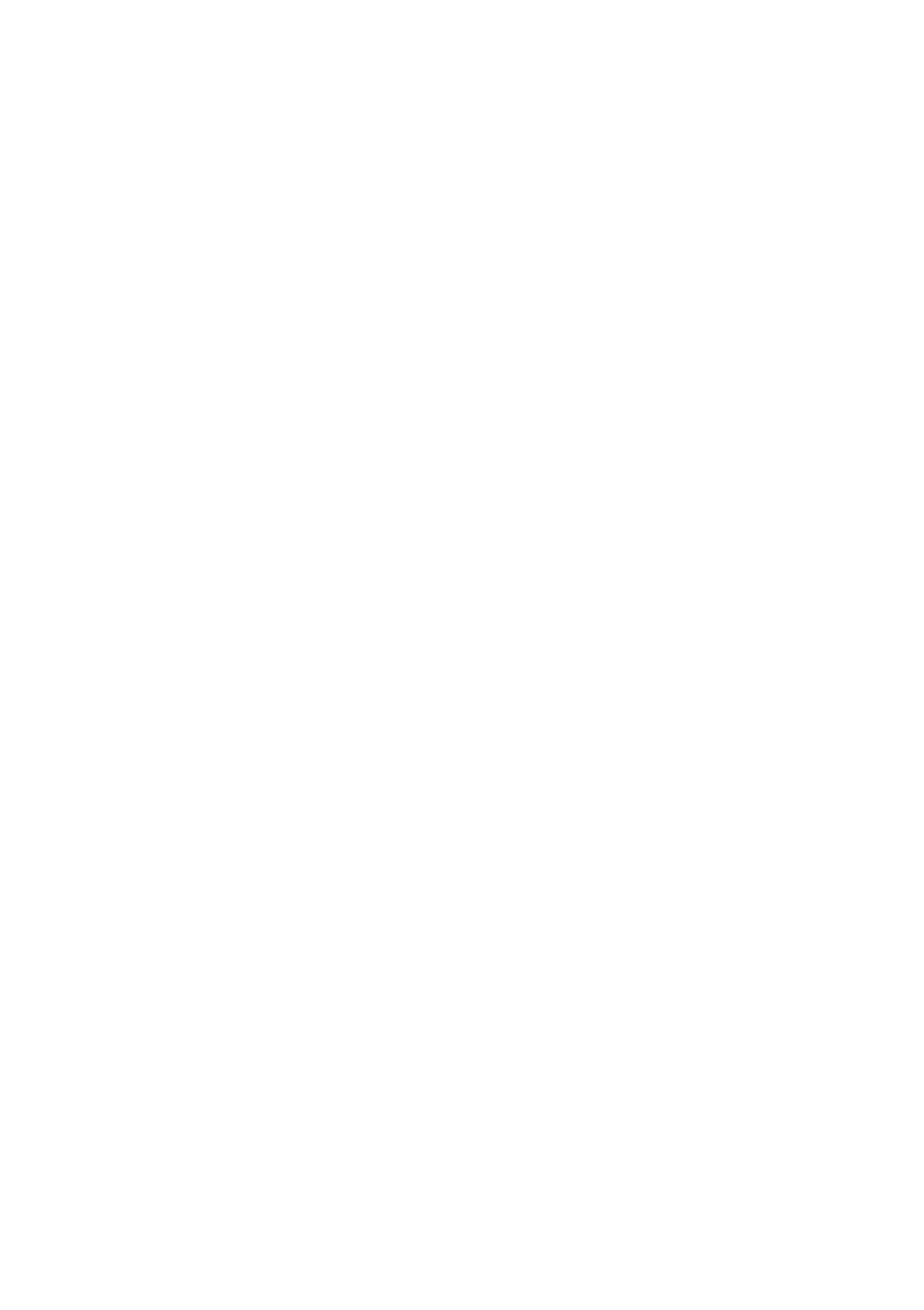

**Graduate Campus**

# **Best Practice for Doctoral Education at the University of Zurich**

This document shows ways and possibilities to strengthen the quality, attractivity and internationalization of the doctorate at UZH; it is aimed at all those who are involved in shaping the doctoral level in a position of responsibility and at junior researchers.

UZH is committed to targeted funding measures so that junior researchers can develop into independent, creative, critical researchers at an early stage. The following best-practice recommendations are designed to achieve this goal. They are based on the experience and practice of doctoral programs at UZH, on the various policy papers adopted by the EUA and LERU on doctoral education, as well as on the results of institutional exchanges at the doctoral level within the framework of the LERU Doctoral Studies Community and the corresponding Universitas 21 network. Relevant specialist literature has also been consulted.

The recommendations refer to quality aspects of general validity and leave sufficient room for the consideration of technical and cultural aspects. The respective ordinance of the faculties on obtaining a doctoral degree are legally binding.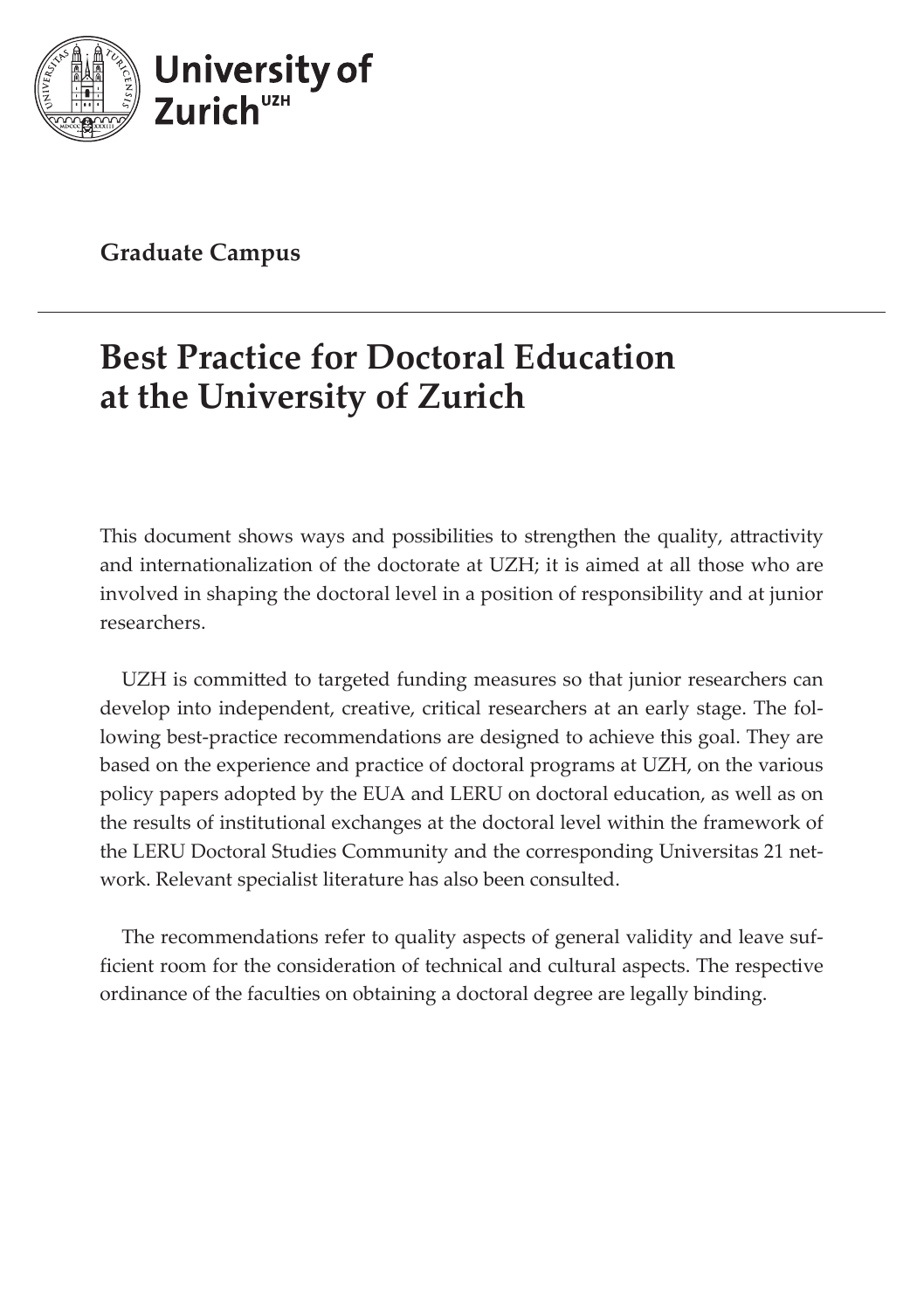Ich wünsche mir eine stärkere Förderung<br>Interdisziplinären Austauschs von des<br>Doktorierenden und Postdocs (Postdoc)

*"I would like to see greater support for the interdisciplinary exchange of PhD candidates and postdocs" (postdoc).*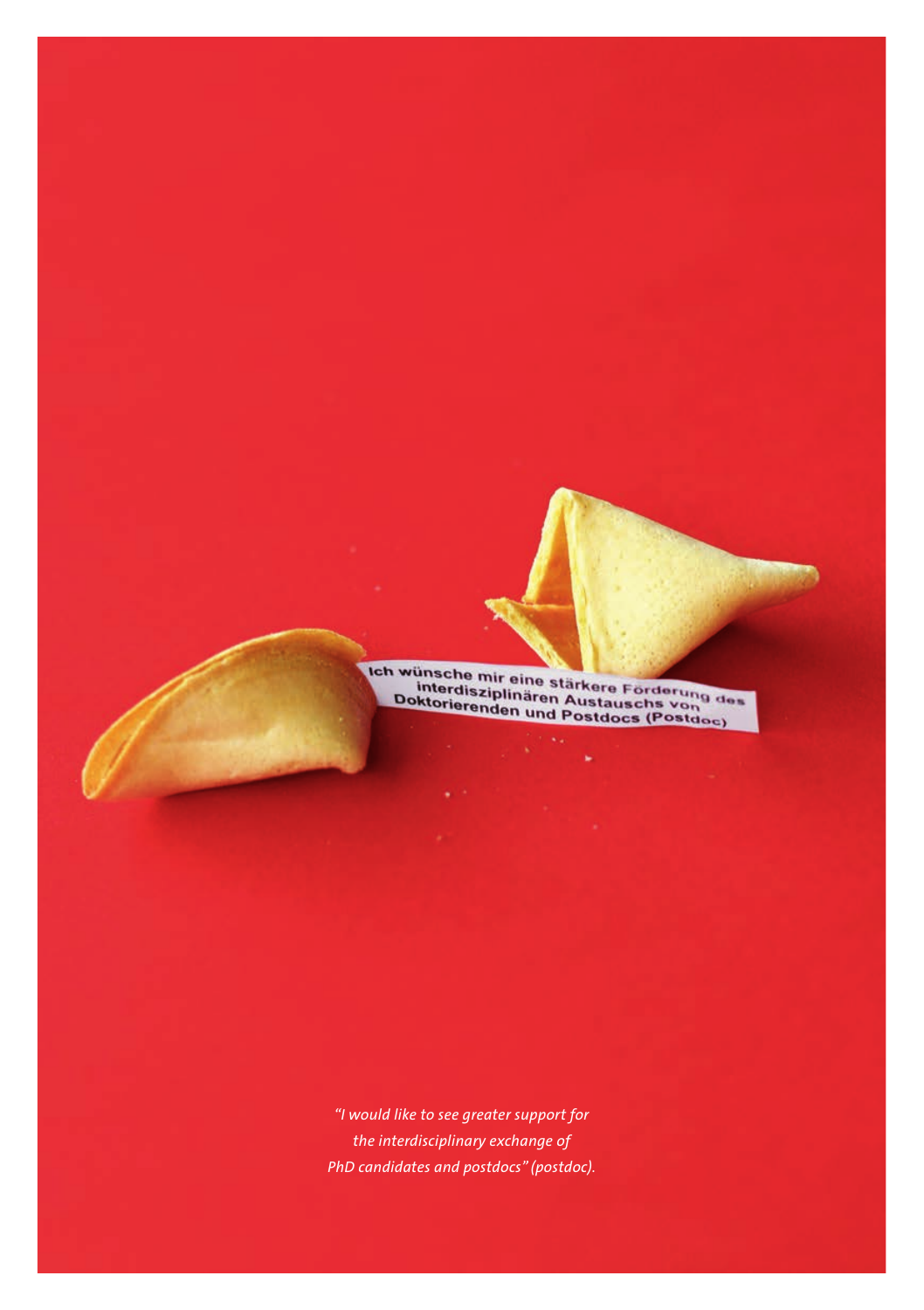# **Table of contents**

### Introduction 2

### Best Practice for Doctoral Education at the University of Zurich

| 1. Recruiting doctoral candidates         | 6  |
|-------------------------------------------|----|
| 2. Supervision                            | 7  |
| 3. Supervision agreement                  | 10 |
| 4. Doctoral programs and graduate schools | 11 |
| 5. Culture of quality                     | 14 |
| 6. Evaluation of the dissertation         | 15 |
| 7. Funding and employment                 | 16 |
| 8. Mentoring and career development       | 17 |
| Literature                                | 20 |

### Cover title:

"I hope that my research will reach a broad public" (postdoc).

### Illustrations:

The photographs in this guide present the wishes of doctoral candidates and postdocs that were distributed to decision-makers in higher education policy and participants of a panel discussion. Concept: Katharina Weikl, Graduate Campus.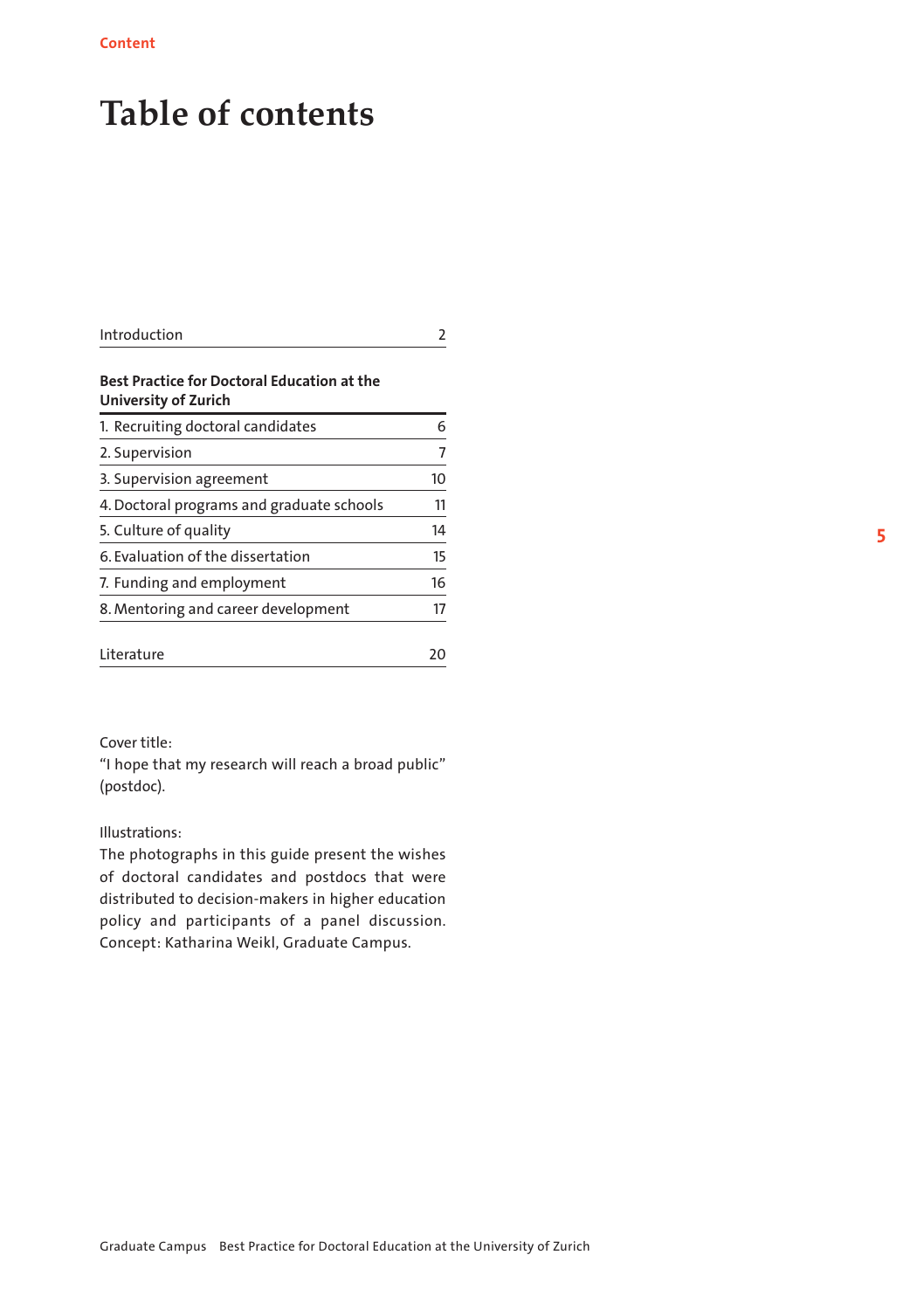### **1. Recruiting doctoral candidates**  Attracting the most talented candidates for excellent and innovative research

• Recruitment is a process designed to attract the most promising candidates. It takes place through doctoral programs, graduate schools and/or by at least two members of a research group or research area.

*"In many countries, the admission has become a collective responsibility and a regulated aspect of the doctoral programs. The days of the individual professor who decides about the acceptance of a candidate have come to an end"* (Sonneveld 2016: 4).

• PhD and assistant positions should be advertised as internationally as possible (on the usual platforms of the respective discipline as well as on the internal job platform of UZH). The following points are clearly formulated in the announcement text: 1) thematic focus of the dissertation project, 2) employment situation, 3) doctoral studies (curricular part), 4) teaching activities, 5) selection criteria, 6) prerequisites for an application. It is useful to request a sample of the applicant's writing, e.g. a short summary of initial ideas for the planned project.

• The selection procedure is structured, competitive and transparent and is based on clearly defined selection criteria. The principle of equal opportunity is to be taken into account in the announcement of doctoral positions and in the application procedure in order to promote applications from underrepresented groups. Those involved in the selection of doctoral candidates are familiar with interviewing methods.

*"To ensure quality of PhD programmes, PhD candidates should be selected on the basis of a competitive and transparent process"* (ORPHEUS & AMSE 2016: 10).

*"(…) recruitment policies could take into account criteria such as international recruitment, gender equality, social background or different age groups"* (EUA 2010: 5).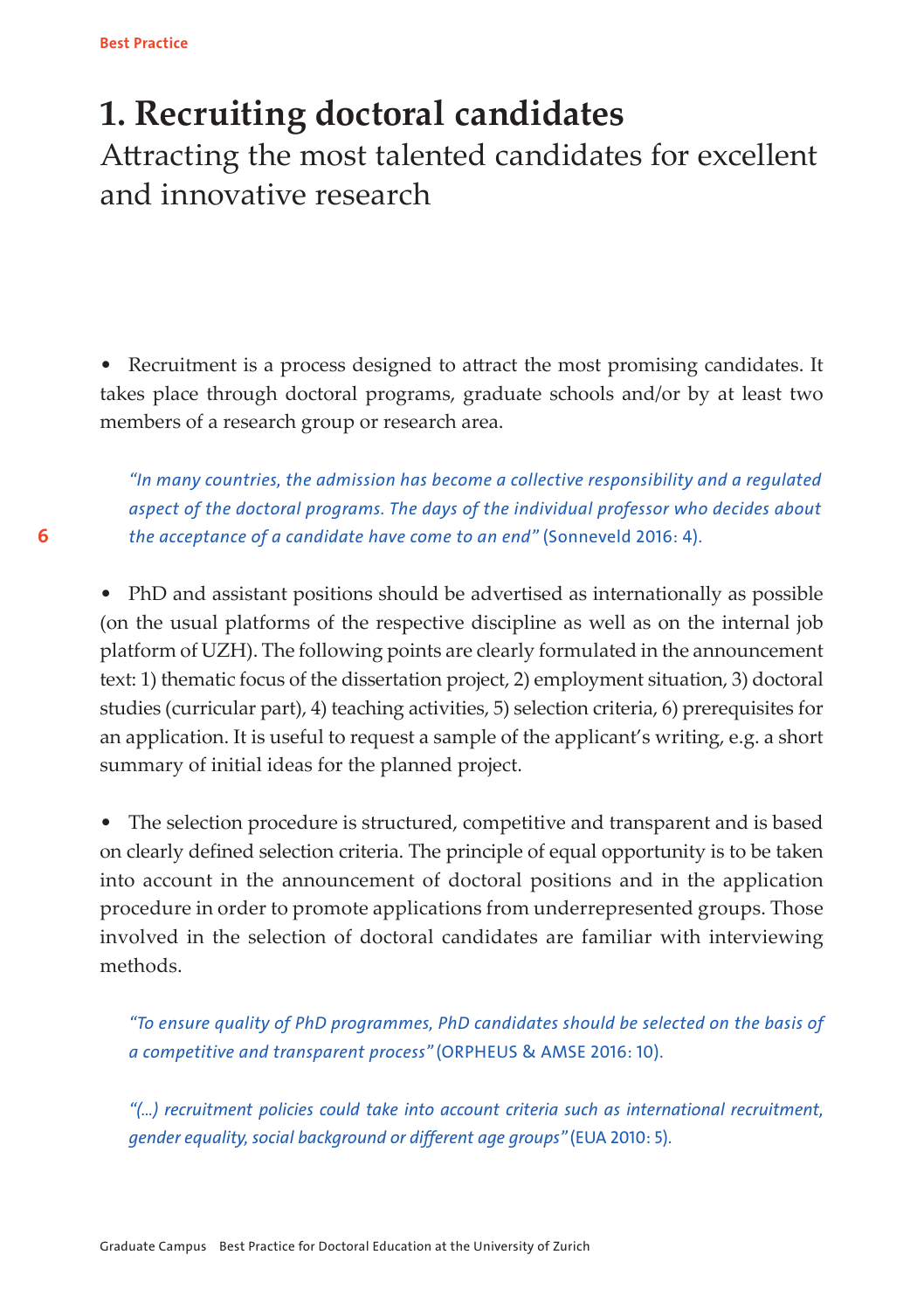## **2. Supervision** Mutual commitment for a high-quality culture of supervision

• Doctoral programs, graduate schools and institutes define the maximum number of doctoral candidates per supervisor and develop suitable measures to ensure that these are adhered to.

*"The number of PhD candidates per supervisor should be compatible with the supervisor's cumulative workload"* (ORPHEUS & AMSE 2016: 12).

• Each doctoral candidate is accompanied and supervised by a supervising team consisting of at least two members with the right to award a PhD at the respective faculty. Further internal or external persons should be involved, depending on the ordinance on obtaining a doctoral degree. The tasks, responsibilities and rights of the doctoral candidate and the supervising team must be clarified at an early stage and laid down in the doctoral agreement (see below). The supervising team should be brought together in such a way as to facilitate content-related and methodological or interdisciplinary synergies.

*"Supervision must be a collective effort with clearly defined and written responsibilities of the main supervisor, supervisory team, doctoral candidate, doctoral school, research group and the institution, leaving room for the individual development of the doctoral candidate"* (EUA 2010: 5).

*"The supervisory team and doctoral candidate need to be prepared for high levels of collaboration and commit to regular meetings involving the whole team, with each supervisor bringing complementary, discipline-based experience and networks to the project"* (Taylor et al. 2018: 42).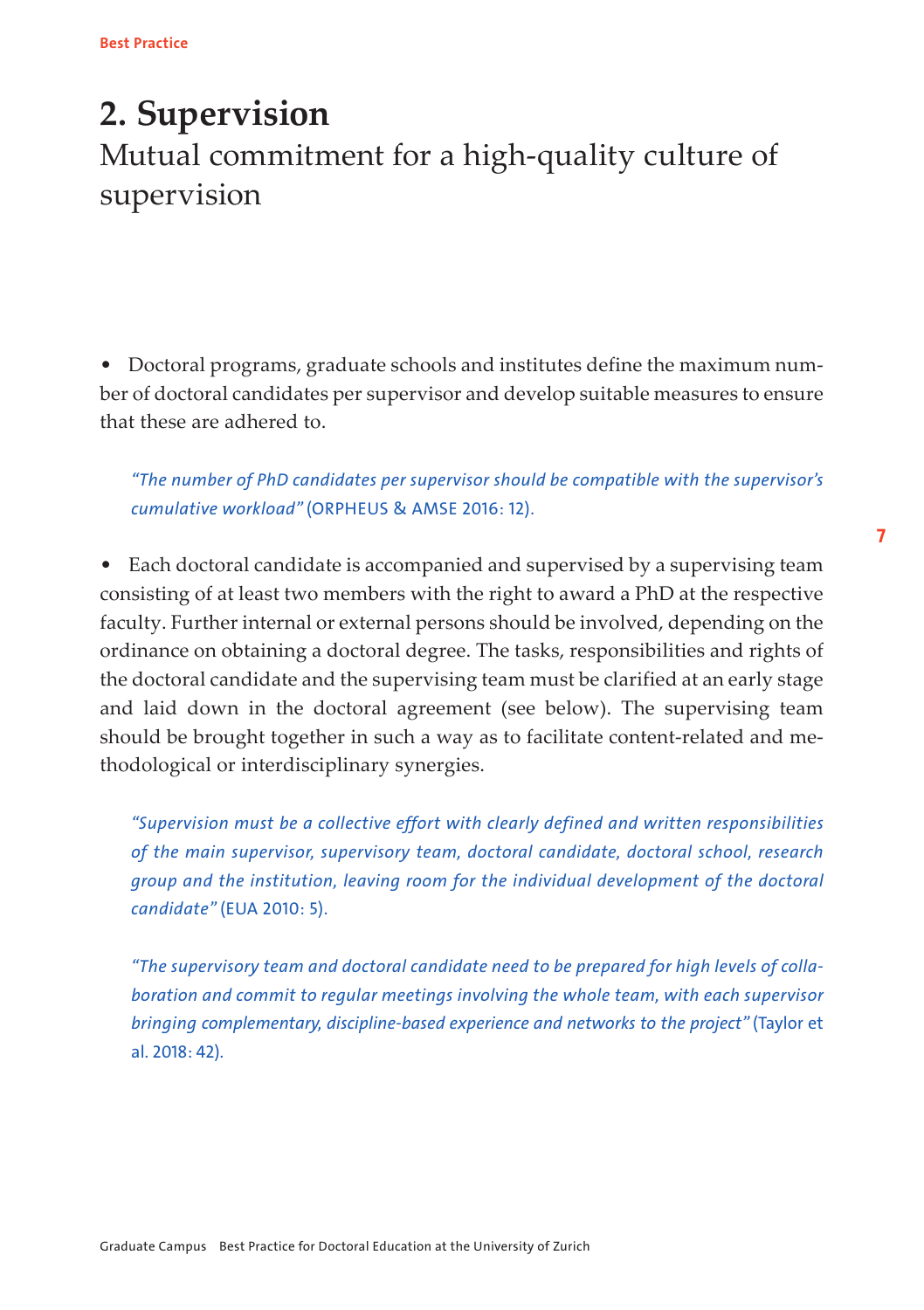• The supervising team meets at least once a year. The results of the meeting are recorded in a short protocol, or the doctoral agreement is updated. This document is then sent to the program coordinator or the relevant faculty office.

• The doctoral programs or graduate schools inform their program members (doctoral candidates and supervisors) both about regulations that affect doctoral education in general (e.g. ordinance on obtaining a doctoral degree of the respective faculty or general outline of rights and responsibilities) and about programspecific regulations and structures.

• Courses on good supervision are obligatory. Continuing training courses for supervisors and potential supervisors are offered centrally at UZH as well as through doctoral programs and graduate schools.

Part of Salzburg Principle 5: *"Providing professional development to supervisors is an institutional responsibility, whether organised through formal training or informal sharing of experiences among staff. Developing a common supervision culture shared by supervisors, doctoral school leaders and doctoral candidates must be a priority for doctoral schools. Supervisors must be active researchers"* (EUA 2010: 5).

Practice at KU Leuven: *"To improve the quality of supervision, new principal investigators (PIs) are given an introductory course composed of three parts: 1) regulations and procedures, scientific integrity and the Doctoral School, 2) management and leadership, and 3) HR skills for recruitment and supervision in professional development of doctoral students"* (LERU 2016: 15).

Taylor et al. (2018: 31) emphasize *"(…) the importance of supervisors being aware of the institutional framework within which they are operating in terms of standards, expectations, eligibility and support. Often, these matters are covered in induction or initial professional development workshops for new supervisors (…)".*

• Supervisors regularly provide constructive feedback and also express clear concerns if the doctoral candidate's performance does not meet their expectations.

• Supervisors are responsible for teaching good scientific practice and, together with the doctoral candidates, they are responsible for adhering to this practice.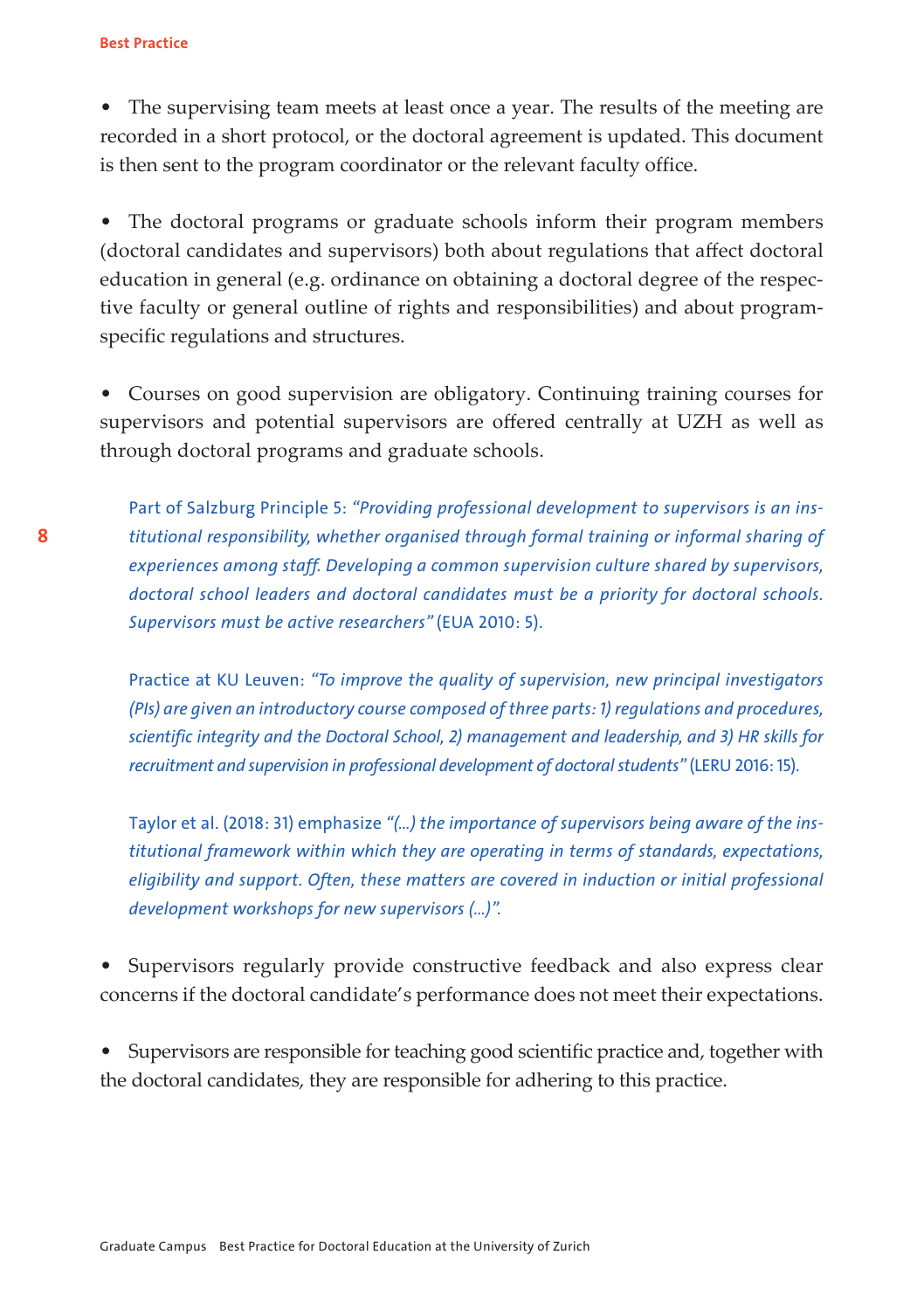• The supervising team supports doctoral candidates on their career path, especially in deciding whether or not to further pursue an academic career.

• The main supervisors are professors as well as experienced group leaders or postdocs (if this is provided for by the ordinance on obtaining a doctoral degree).

• Meetings between the doctoral candidate and the main supervisor are held regularly.

*"Supervisors should have regular consultations with their candidates. (…) The term 'regular consultations' will normally mean at minimum several times per month, but frequency will vary during the course of the programme according to the requirements of the individual PhD candidate"* (ORPHEUS & AMSE 2016: 12).

*"International candidates may, in common with domestic ones from nontraditional backgrounds, be vulnerable to isolation, deficient in role models, and subject to discrimination. (…). Also, international candidates are more likely to face additional challenges arising from moving countries, including culture and study shock"* (e.g. different expectations of academic roles, different thinking and learning styles, lack of previous experience of research, verbal and written communication) (Taylor et al. 2018: 189-197).

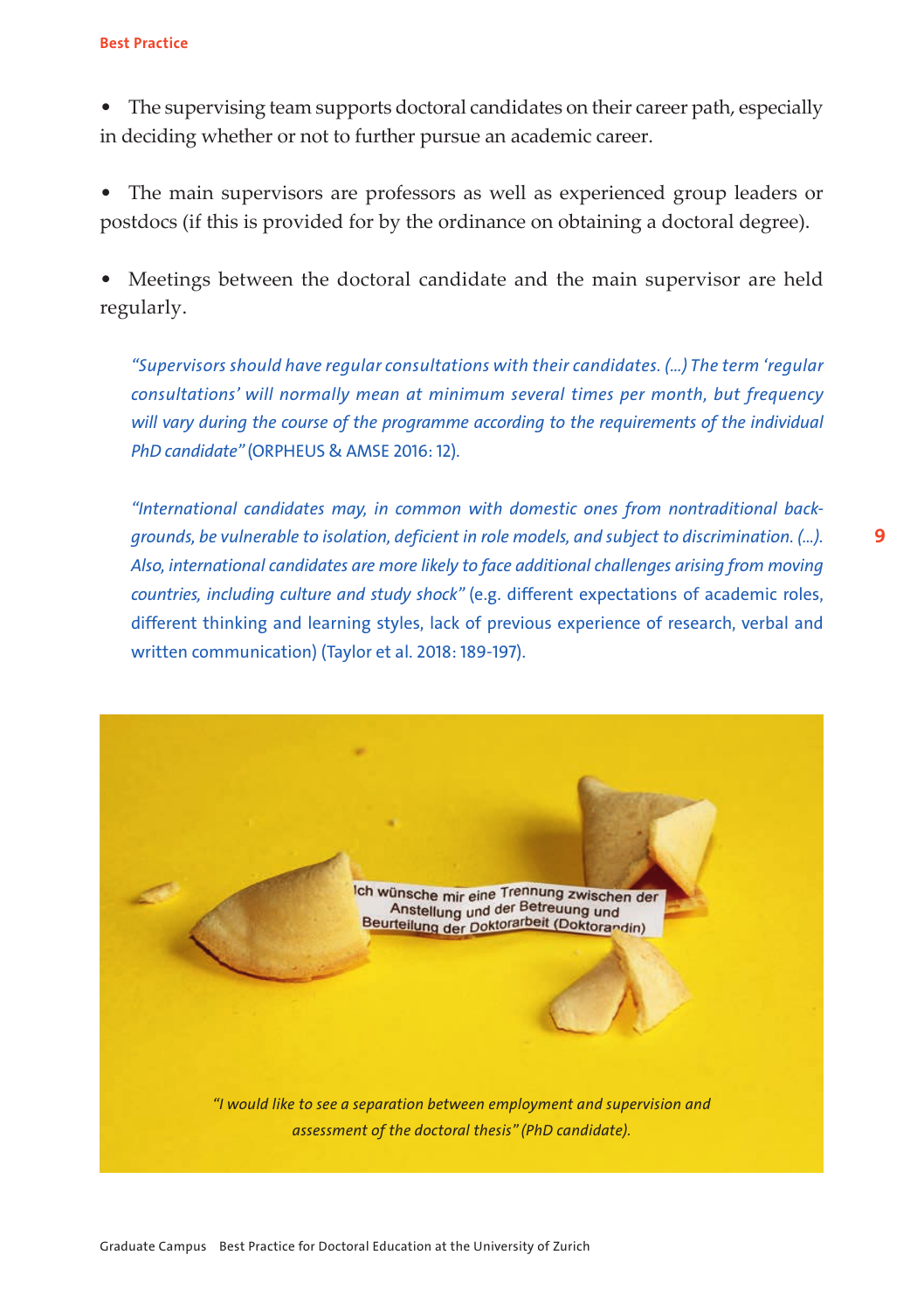### **3. Supervision agreement**

Clearly defined responsibilities and duties act as guidelines during the doctoral training

• At the beginning of the doctorate, the doctoral candidate and the members of the supervising team conclude a supervision agreement. A copy of the agreement is sent to the relevant faculty and/or program coordinator. In addition to the tasks, rights and duties of the involved parties, the following points should be defined in the agreement:

- topic and procedure of the dissertation work
- type of dissertation (monograph or cumulative dissertation)
	- time frame
	- milestones
	- scope of supervision and matching of mutual expectations
	- required curricular achievements
	- planned tasks in teaching, in accordance with the applicable outline of rights and responsibilities
	- frequency of meetings of the supervising team
	- frequency of progress reports and agreement on timely feedback
	- commitment to good scientific practice.

The supervision agreement is reviewed and updated at least once a year in a joint discussion. It shall be sent to the program coordinator and/or the respective faculty office. These offices regularly review the timely submission of the updated supervision agreement.

Practice at Lund University: *"In Sweden it is mandatory according to the Higher Education Ordinance act to ensure that an individual study plan is made for each doctoral candidate. This plan shall contain the undertakings made by the candidate and the higher education institution and a timetable for the doctoral candidate's studies. […]The individual study plan is reviewed regularly"* (LERU 2016: 13).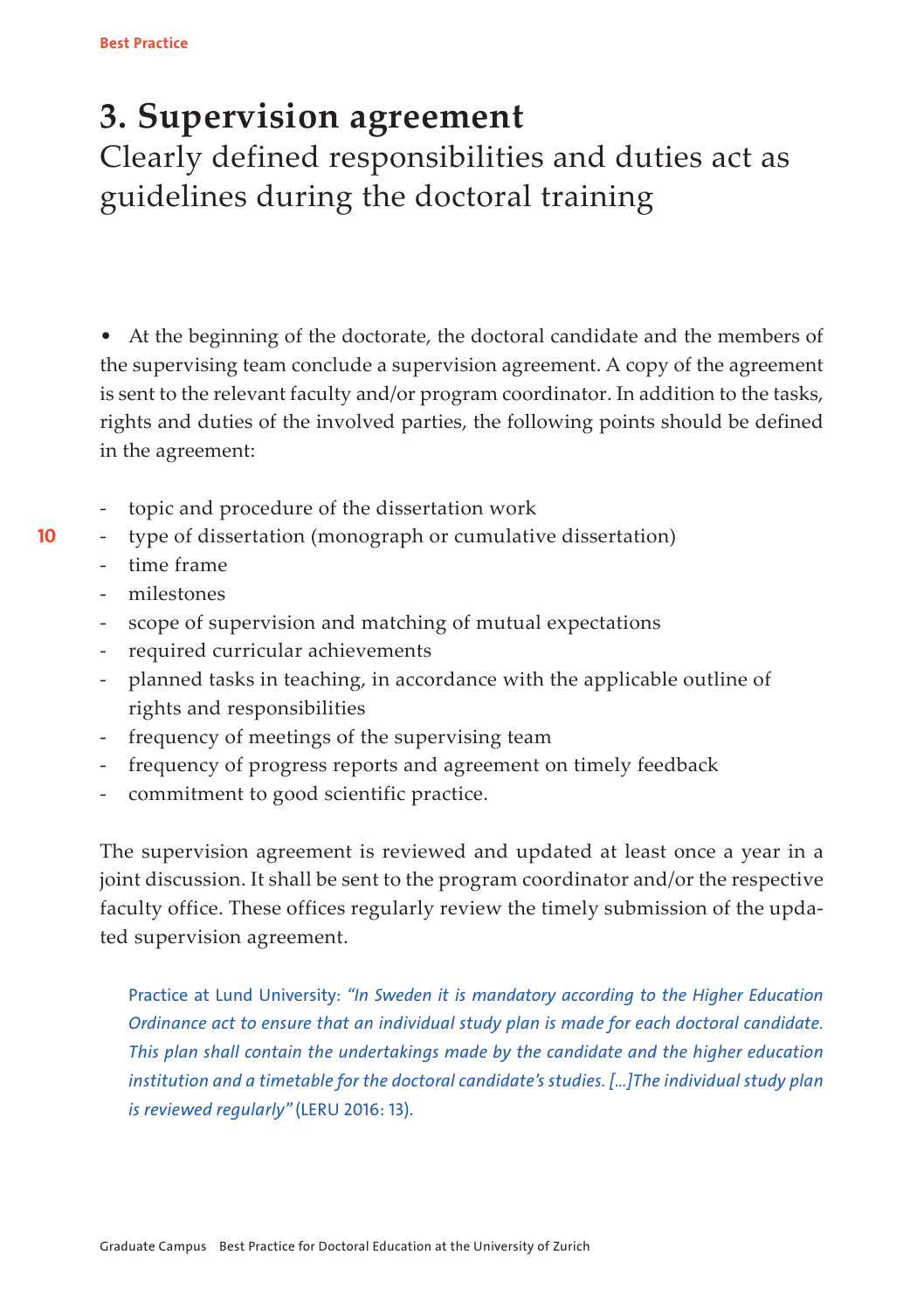• Doctoral candidates generally participate in teaching on Bachelor and Master level. The maximum number of invested hours is specified in the supervision agreement and is in accordance with the individual or general outline of rights and responsibilities.

## **4. Doctoral programs and graduate schools** A supportive and empowering research environment which prepares PhD candidates for a wide range of careers

• Doctoral programs, PhD subjects and graduate schools foster the skills of doctoral candidates, enabling them to work as qualified, responsible and independent scientists and scholars within or outside academia.

*"Doctoral education must be embedded in a strong research environment and culture to ensure that the opportunities for cross-fertilisation between disciplines can foster the necessary breadth and interdisciplinarity. For this reason we believe that doctoral education is best undertaken in research-intensive institutions or in partnerships where the benefits of a wide range of research activities can be exploited"* (LERU 2010: 4).

• Through doctoral programs, a critical mass of doctoral candidates and supervisors can be achieved even in rather small subjects. Synergies with other doctoral programs and activities are fostered.

Salzburg Principle 6: *"Achieving critical mass: Doctoral programmes should seek to achieve critical mass and should draw on different types of innovative practice being introduced in universities across Europe, bearing in mind that different solutions may be appropriate to different contexts and in particular across larger and smaller European countries. These range from graduate schools in major universities to international, national and regional collaboration between universities"* (EUA 2010: 4).

11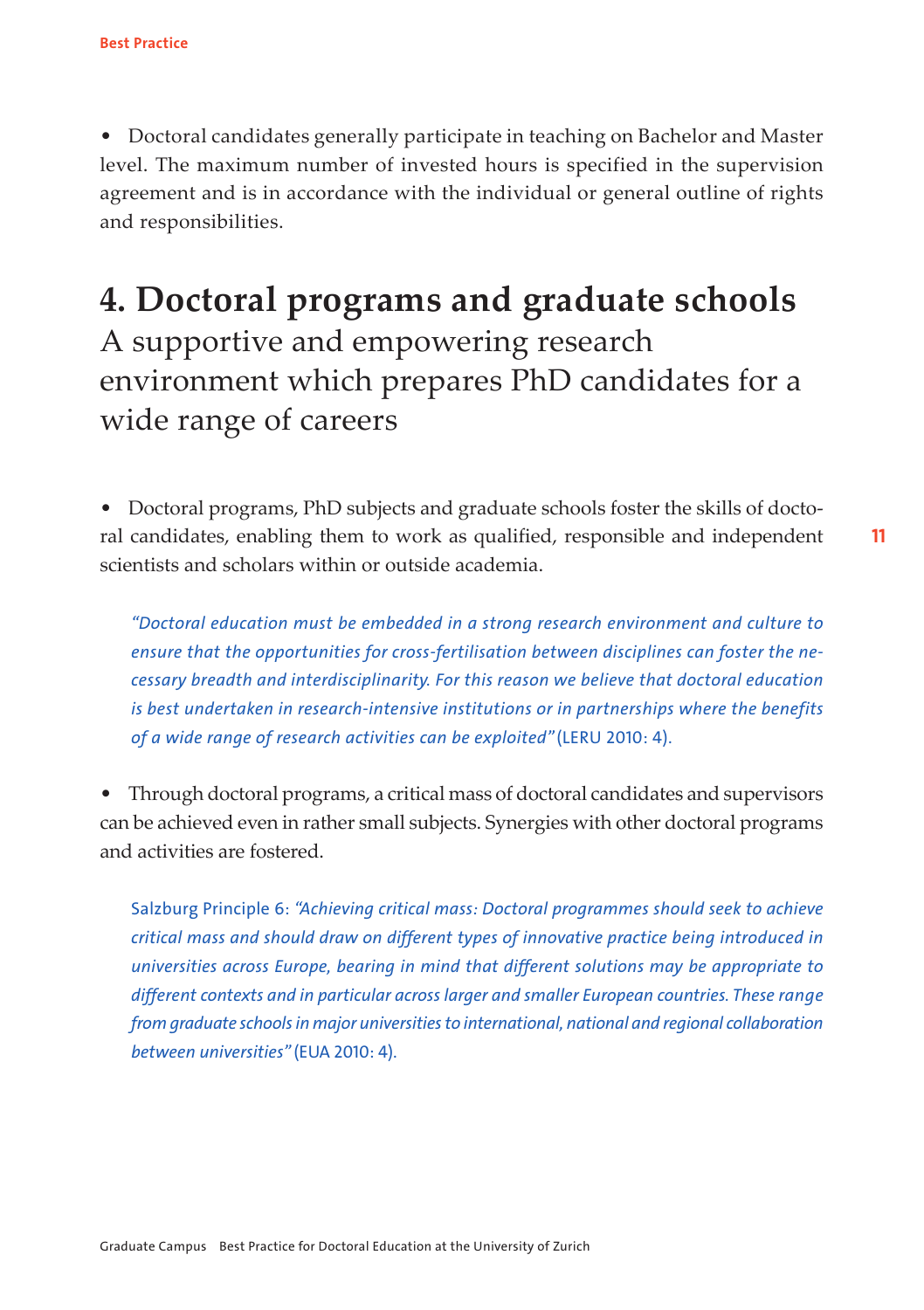• Doctoral programs, PhD subjects and graduate schools provide a curriculum consisting of both subject-specific and interdisciplinary events. Courses on good scientific practice are an integral part of the curriculum.

*"Doctoral programmes bring together cohorts of candidates and include elements of professional development training, regular involvement in activities of research groups such as seminars and journal clubs, teaching, sometimes also technical courses"* (LERU 2014: 5).

*"PhD programmes should ensure that candidates have appropriate training in the rules concerning ethics and responsible conduct in research"* (ORPHEUS & AMSE 2016: 11).

• Colloquia are held regularly as part of the doctorate. All doctoral candidates should report on the results of their dissertation project at least once a year in the colloquium. The presentation of the dissertation at a colloquium, which is headed by professors, serves quality assurance purposes.

• The curricular part of the doctorate should be completed within three years.

• UZH strives to ensure that the same quality standards apply to all doctoral candidates. The aim is to ensure that doctoral candidates pursuing an individual doctorate can also carry out their dissertation project according to the standards of structured programs.

- Doctoral candidates are appropriately integrated into the executive committees of the doctoral programs, for example as representatives of the doctoral candidates within a program with the right to vote.
- Doctoral programs and graduate schools strive to implement an effective monitoring or career tracking system of their graduates.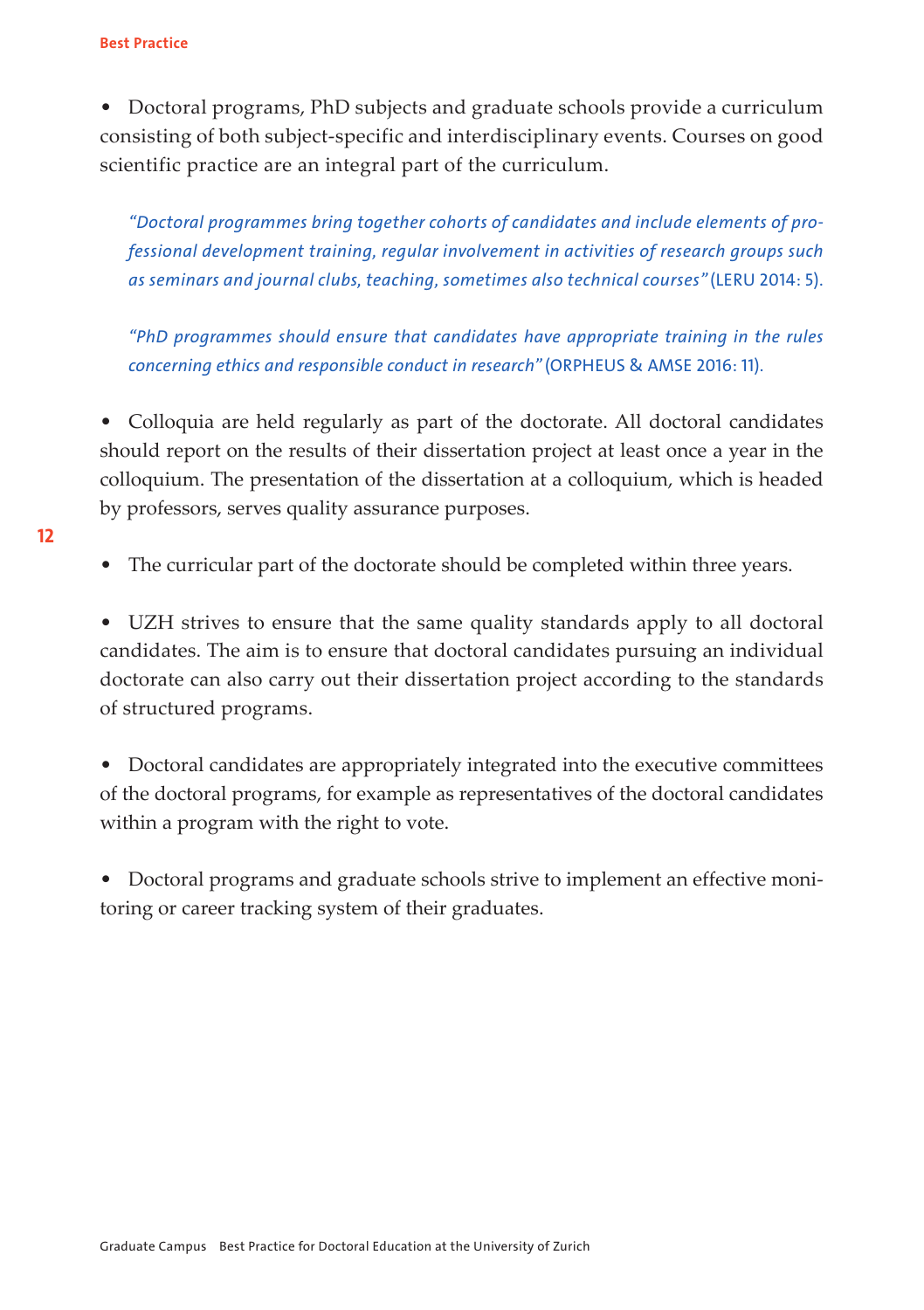Ich wünsche mir mehr Zeit & Raum für Ich wünsche mir mehr Zeit & Raum für<br>den Austausch mit Kommilitoninnen aus<br>den Austausch mit Kommilitoninnen aus wünsche mit Kommilitoninnen<br>Austausch mit Kommilitoninnen<br>anderen Fächern (Doktorand)

> *"I wish for more time & space for exchange with fellow researchers from other subject areas" (PhD candidate).*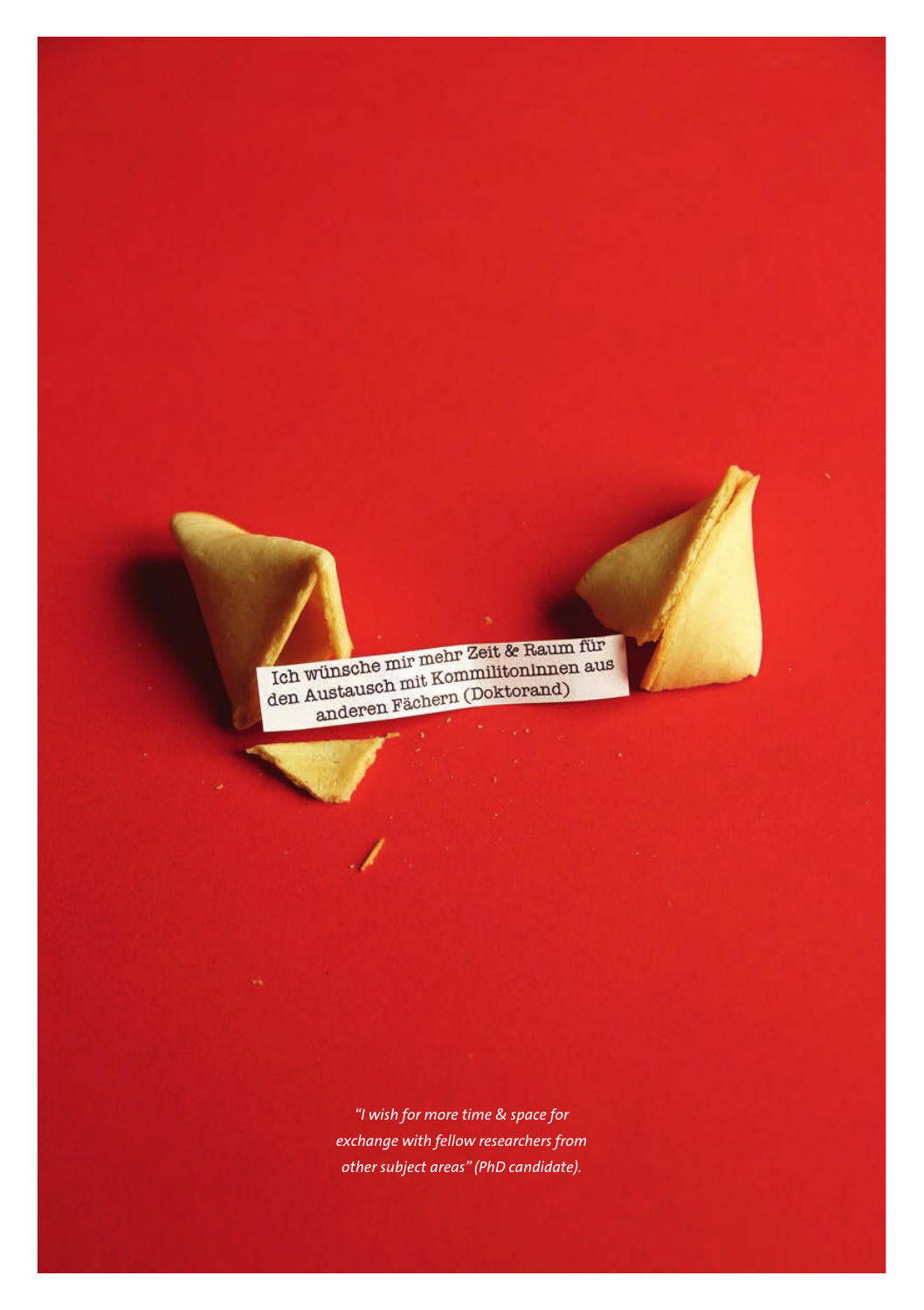## **5. Culture of quality**  Evaluation and consultation strengthen quality culture

- Doctoral candidates and supervisors regularly evaluate the program and the supervisory situation.
- Doctoral programs and graduate schools are regularly evaluated by external, independent experts. Funding from the Quality Assurance and Development funding line can be applied for through the Graduate Campus.
- 14 Practice at the University of Auckland: *"All doctoral students are encouraged to complete the exit survey on submission of their thesis; (…). The process of surveying students facilitates closer examination of the student - supervisor working relationship and the student's perception of their supervision experience"* (Carton n.d.: 5).

• Faculties ensure that there are suitable contact points for doctoral candidates and supervisors in cases of conflict. UZH has an independent counseling and mediation office.

- Graduate Campus provides information on the various contact points.
- Graduate Campus offers low-threshold support for PhD candidates and postdocs.

There should be *"(…) clearly specified procedures for students to change supervisor within the department"* (Delamont et al. 2004: 187).

Practice at KU Leuven: *"(…) both advisor and student are asked at several moments during the doctorate to fill out a short survey about the PhD-advisor relation. If problems are identified, the ombudsperson will contact the student proactively"* (LERU 2016: 15-16).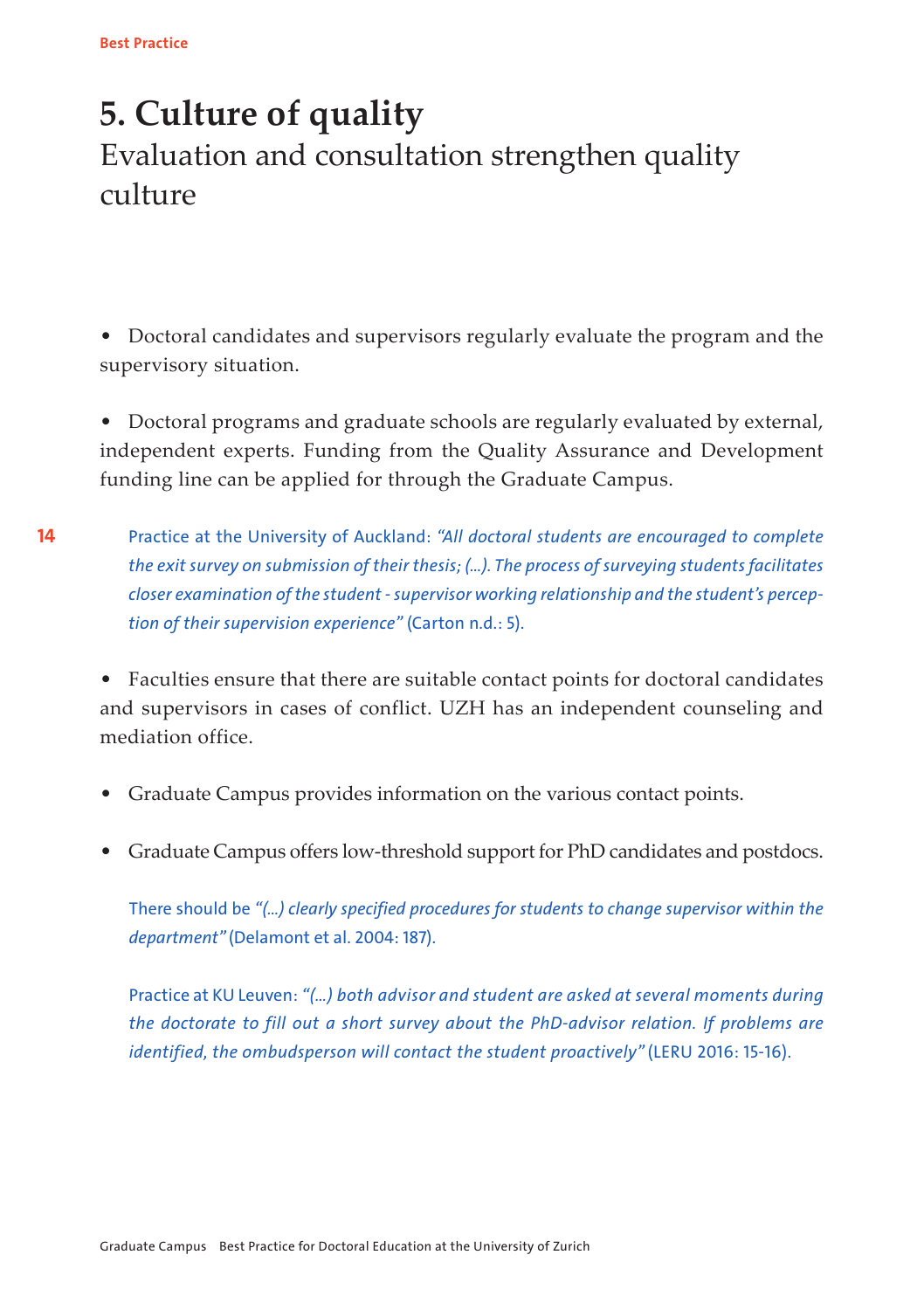## **6. Evaluation of the dissertation** Involvement of independent experts reduces bias and dependency

• To ensure the quality of the doctoral process, an evaluation of the dissertation according to quality standards valid in the respective scientific community has to be included, which is independent of the supervision. An expert opinion should be prepared by an external expert.

*"The assessment committee should consist of established and active scientists who are without direct connection to the milieu where the PhD was performed, and without any conflict of interest, and including individuals from another institution" (BR7.3)* (ORPHEUS & AMSE 2016: 14)*.* 

• The separation of the supervision and assessment of the dissertation serves quality assurance purposes.

*"To avoid conflict of interest the supervisor should not be a member of the assessment committee" (BR7.4)* (ORPHEUS & AMSE 2016: 14).

• A distribution group, comprised for example of professors and postdocs of an institute/program, comment on the dissertation and make recommendations. This practice contributes to a harmonization of the evaluation criteria and standards.

• The PhD defense is open to the public. (The respective ordinance on obtaining a doctoral degree applies.)

*"The doctorate is examined by a panel of international experts. [...] The defence is held in private by two examiners, one external to the University and one internal. The examiners must be independent of the candidate and have had no involvement in the project or collaborate with the supervisor or candidate to ensure there is no conflict of interest. The supervisor may be present but only if permitted to be there by the candidate"* (LERU 2016: 12).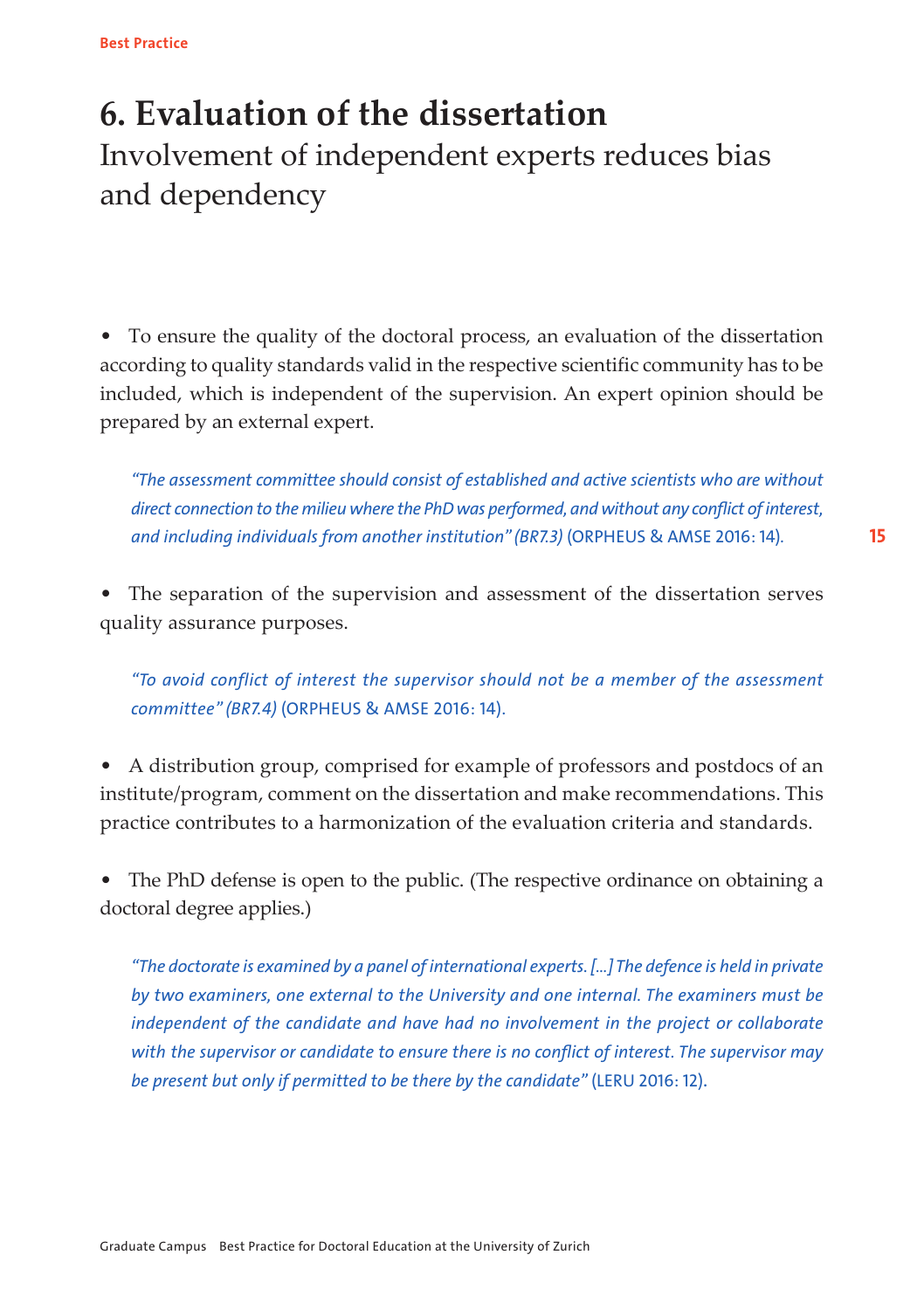# **7. Funding and employment**

Secured funding and suitable employment in order to complete quality work quickly and at a high level

- All PhD candidates have a secure position or a fellowship for the duration of their doctoral project, which is based on the financial and time requirements of the SNSF (Swiss National Science Foundation).
- The transitions from one qualification phase to the next are anticipated and supported.
- 16 • The compatibility of family and career is made possible by UZH. For example, UZH offers flexible childcare near UZH workplaces.

• The individual or general outline of rights and responsibilities is explained at the beginning of employment. The regulations regarding protected time for doctoral candidates and assistants are observed.

• If doctoral candidates are working alongside their doctorate, this must be declared accordingly.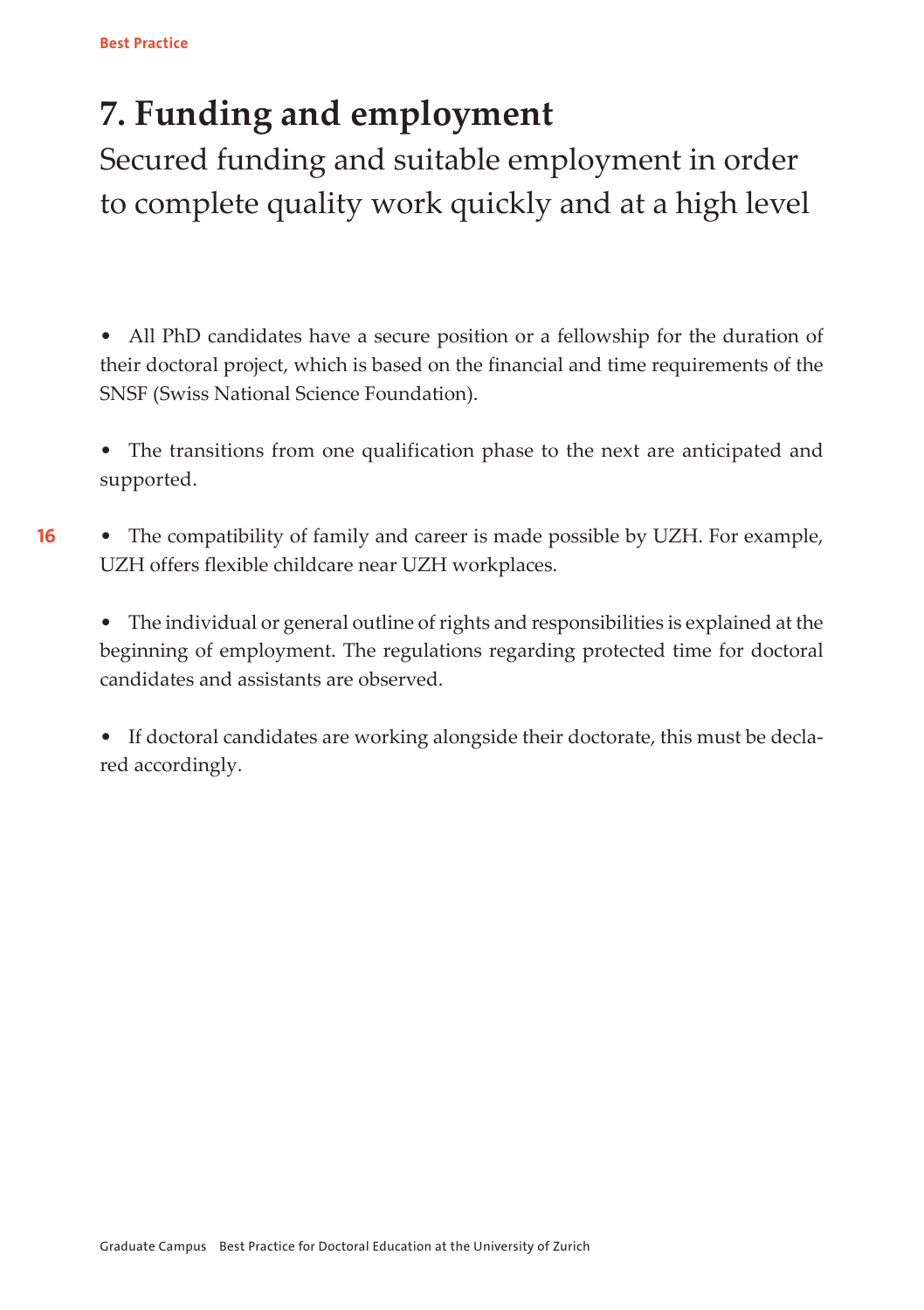# **8. Mentoring and career development** Measures for independent research and a successful career

• Doctoral programs, graduate schools and professors highlight the wide range of possible career opportunities for doctoral graduates including alternative paths to an academic career.

Public Scholars Initiative of the University of British Columbia: *"Provide more career information and experience, affirm non-academic pathways"* (Peker et al. 2017: 4).

17 *"Highlighting the wide range of possible career opportunities for doctoral graduates to our candidates is a very important part of any doctoral programme. It is also important that candidates are supported in identifying and developing the skills they may need for the options they seek to follow"* (LERU 2014: 16).

• Doctoral candidates involved in teaching take part in at least one course of the Center for University Teaching and Learning. Specific didactic courses can also be used by doctoral candidates in a doctoral program.

*"(…) it is helpful to arrange classes on teaching (perhaps even the opportunity to do a diploma or certificate in teaching)"* (Delamont et al. 2004: 192).

• Courses in transferable skills offered by Graduate Campus enable doctoral candidates to acquire key competences which prepare them for an academic as well as non-academic career.

*"The development of generic/transferable skills is fundamental to best practice doctoral training. Candidates undertake doctorates as preparation for a wide range of careers that require diverse skills in addition to the capacity to undertake independent research"* (Marsh & Lamprecht 2012: 8).

• The development of a mentoring system is recommended. At the beginning of a dissertation project, a person further ahead with his or her dissertation can take on the role of the mentor to support the doctoral candidate in the course of the project.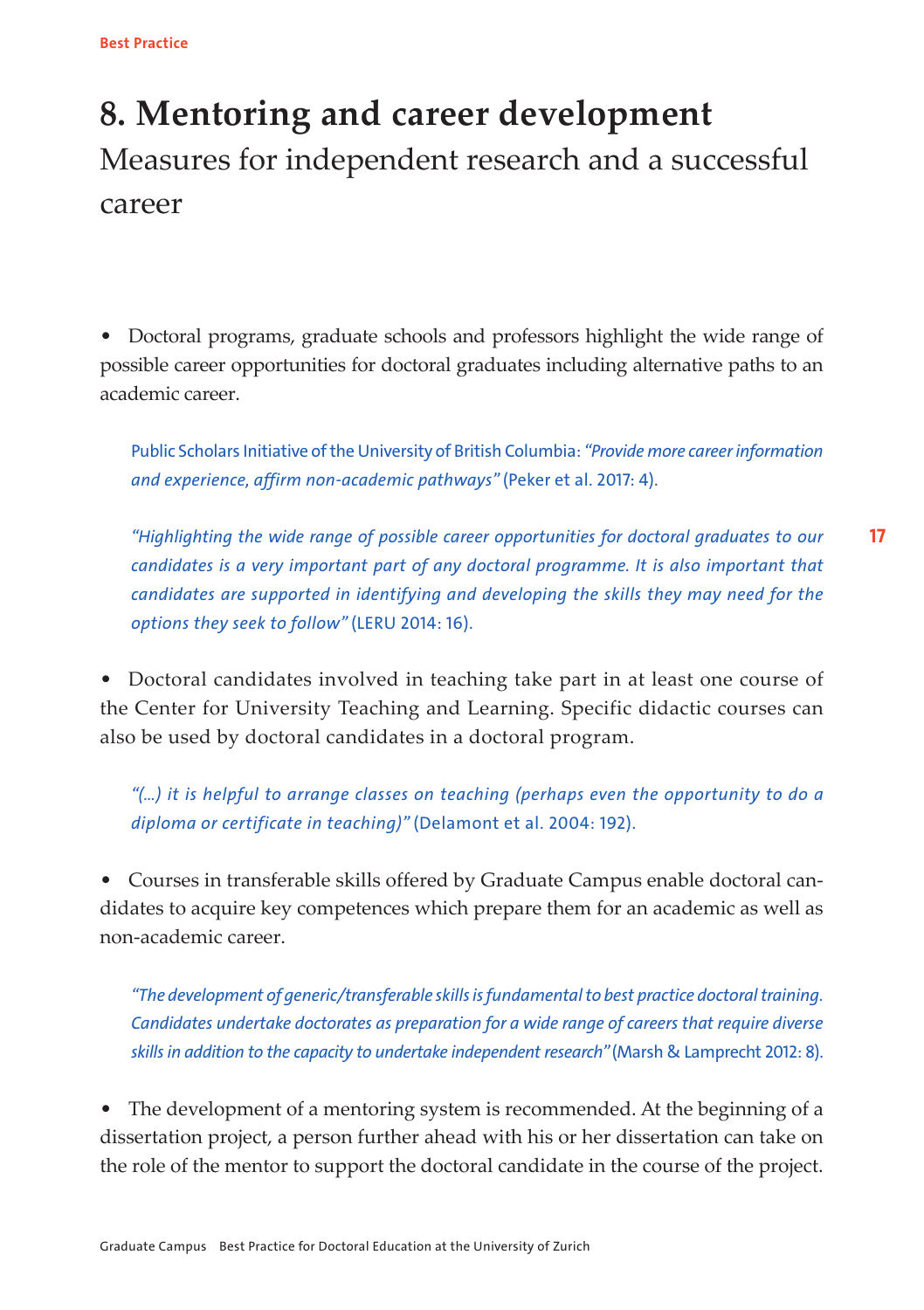Towards the end of the dissertation, the doctoral candidate's next career step should be in focus. For this phase it is recommended that advanced researchers and/or alumni act as mentors. Mentoring is also intended to promote the independence and autonomy of young researchers.

*"Graduate schools ought to consider appointing a mentor or equivalent for each PhD candidate, in addition to the supervisor team, to discuss programmes from another aspect than the science topic alone"* (ORPHEUS & AMSE 2016: 12).

• Postdocs are involved as supervisors and mentors. This allows them to gain first supervisory experience.

• Doctoral programs and graduate schools maintain contact with alumni to facilitate networking between doctoral candidates and alumni.

• The involvement of doctoral candidates in national and international networks is promoted by supporting participation in scientific conferences as well as research stays abroad (mobility).

• Interdisciplinary exchange and networking with non-university institutions should be made possible.

*S*alzburg Principle No. 9: *"Increasing mobility: Doctoral programmes should seek to offer geographical as well as interdisciplinary and intersectoral mobility and international collaboration within an integrated framework of cooperation between universities and other partners"* (EUA 2010: 4).

*"Through conferences and other professional activities doctoral candidates should make links with society beyond academia to seek fresh ideas for their research, to develop ways of communicating their ideas and results, and their significance, to a wide variety of audiences, and to develop broader career perspectives"* (LERU 2010: 8-9).

*"Supervisors ought to have broad local and international scientific networks to be able to introduce the PhD candidate into the scientific community"* (ORPHEUS & AMSE 2016: 12).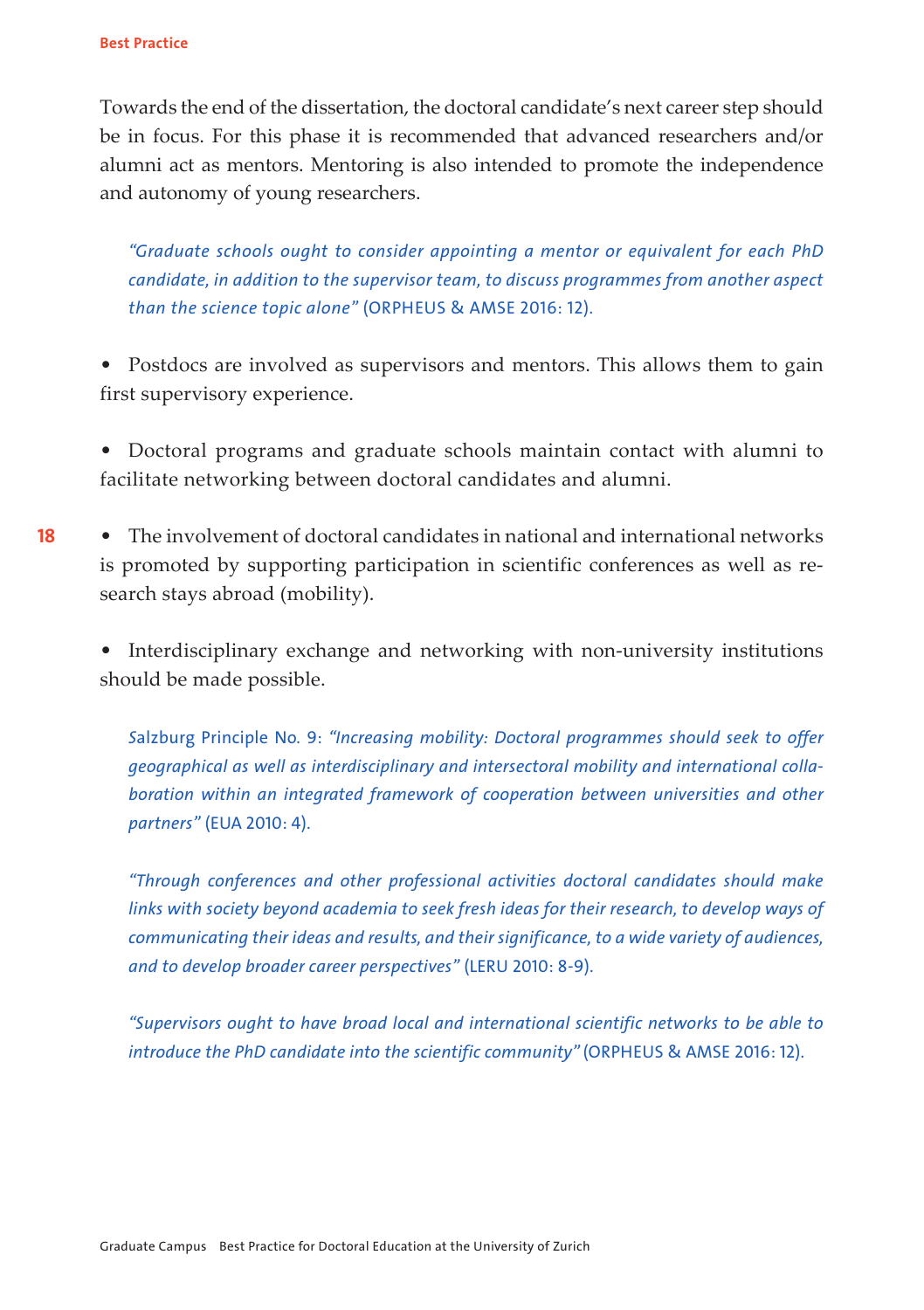Ich wünsche mir ein organisiertes Mentorenprogram<br>für Postdocs, in das man auch kurzfristig aufgrogram<br>werden kann. (Postdoktorandin)

*"I would like to see an organized mentoring program for postdocs, in which you can also be accepted at short notice*" *(postdoc).*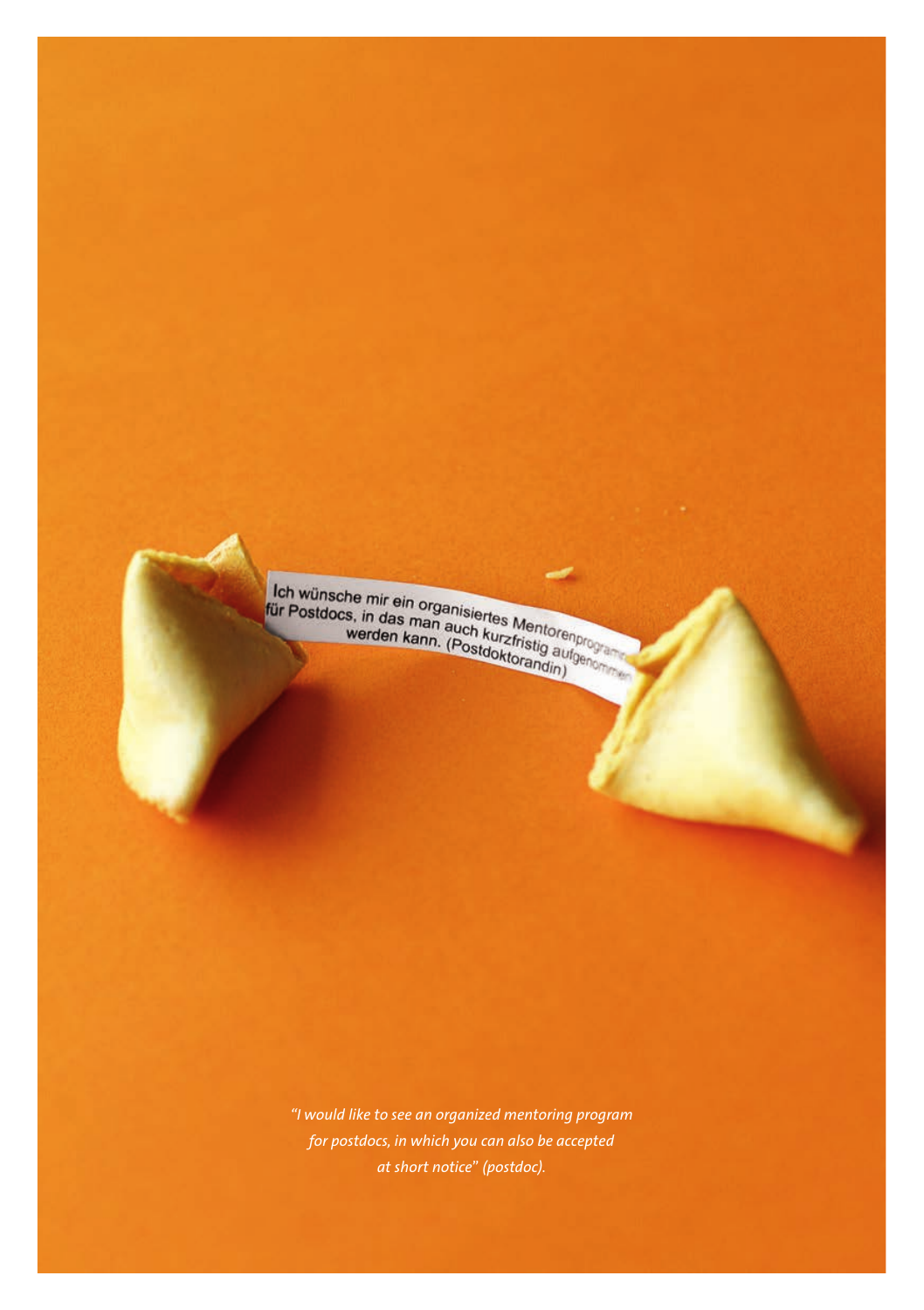## **Literature**

### **Sources:**

Carton, Janet (n.d.): Research Supervisor Support and Development. Review of Policy, Practices and Procedures in five U21 Partner Universities. Universitas 21 and UCD International.

Delamont, Sara; Atkinson, Paul & Parry, Odette (2004): Supervising the Doctorate. Maidenhead, New York: A Guide to Success. Society for Higher Education & Open University Press.

20

European University Association (2010): Salzburg II Recommendations. European universities' achievements since 2005 in implementing the Salzburg principles. Brussels: EUA.

LERU (League of European Research Universities) (2010): Doctoral Degrees Beyond 2010: Training Talented Researchers for Society. Leuven: LERU.

LERU (League of European Research Universities) (2014): Good Practice Elements in Doctoral Training. Follow-on to the LERU paper "Doctoral Degrees Beyond 2010: Training Talented Researchers for Society". Advice Paper 15. Leuven: LERU.

LERU (League of European Research Universities) (2016): Maintaining a Quality Culture in Doctoral Education at Research-Intensive Universities. Advice Paper 19. Leuven: LERU.

Marsh, Helene & Lamprecht, Mel (2012): Outcomes from a Workshop to Explore Approaches to Quality Doctoral Research Training in Our Region. A workshop conducted by the Australian Council Deans and Directors of Graduate Studies (DDOGS), with support from the Department of Industry, Innovation, Science, Research and Tertiary Education (DIISRTE). Canberra: Commonwealth of Australia.

ORPHEUS (Organisation for PhD Education in Biomedicine and Health Science in the European System) & AMSE (The Association of Medical Schools in Europe) (2016): Best Practices for PhD Training. Zagreb, Berlin: ORPHEUS/AMSE.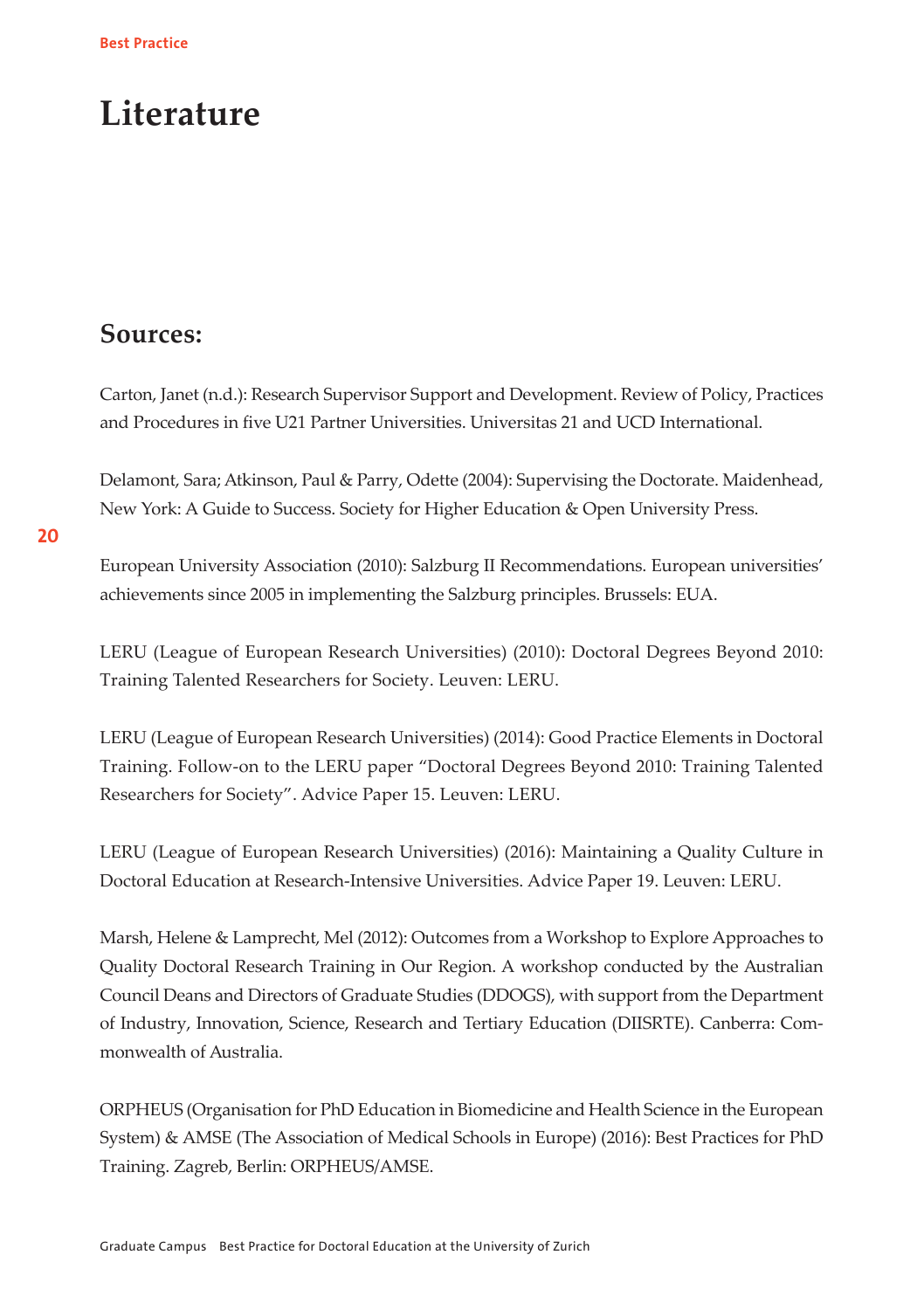Peker, Efé; Phelps, Jenny & Porter, Susan (2017): Report on the Pilot Public Scholars Initiative (PSI) 2015-17. University of British Columbia, Graduate & Postdoctoral Studies.

Sonneveld, Hans (2016): Selection and admission of doctoral candidates. Manual for doctoral programs, graduate and research schools. Netherlands Centre of Expertise for Doctoral Education.

Taylor, Stan; Kiley, Margaret & Humphrey, Robin (2018): A Handbook for Doctoral Supervisors. Second Edition. Oxon, New York: Routledge.

### **Further literature:**

Bengtsen, Soren S.E. (2016): Doctoral Supervision: Organization and Dialogue, Aarhus: Aarhus University Press.

Byrne, Joanne; Jørgensen, Thomas & Loukkola, Tia (2013): Quality Assurance in Doctoral Education – Results of the ARDE Project. Brussels: EUA (European University Association).

Delamont, Sara; Atkinson, Paul & Parry, Odette (2000): The Doctoral Experience: Success and Failure in Graduate School. London: Falmer.

Elmgren, Maja, et.al. (2016): The Formation of Doctoral Education, Lund: Joint Faculties of Humanities and Theology, Lund University.

European Commission (2011a): Principles for Innovative Doctoral Training. Brussels: European Commission, Directorate-General for Research & Innovation. Directorate B - European Research Area Unit B.2 «Skills».

Group of Eight (2013): The Changing PhD. Discussion Paper. Turner, Australian Capital Territory: Group of Eight.

Humboldt-Universität zu Berlin (2015): Leitlinien der Promotionskultur an der Humboldt-Universität zu Berlin. https://www.hu-berlin.de/de/promovierende/betreuung/promotionskultur (Published online: 12 May 2015; Accessed: 6 October 2017).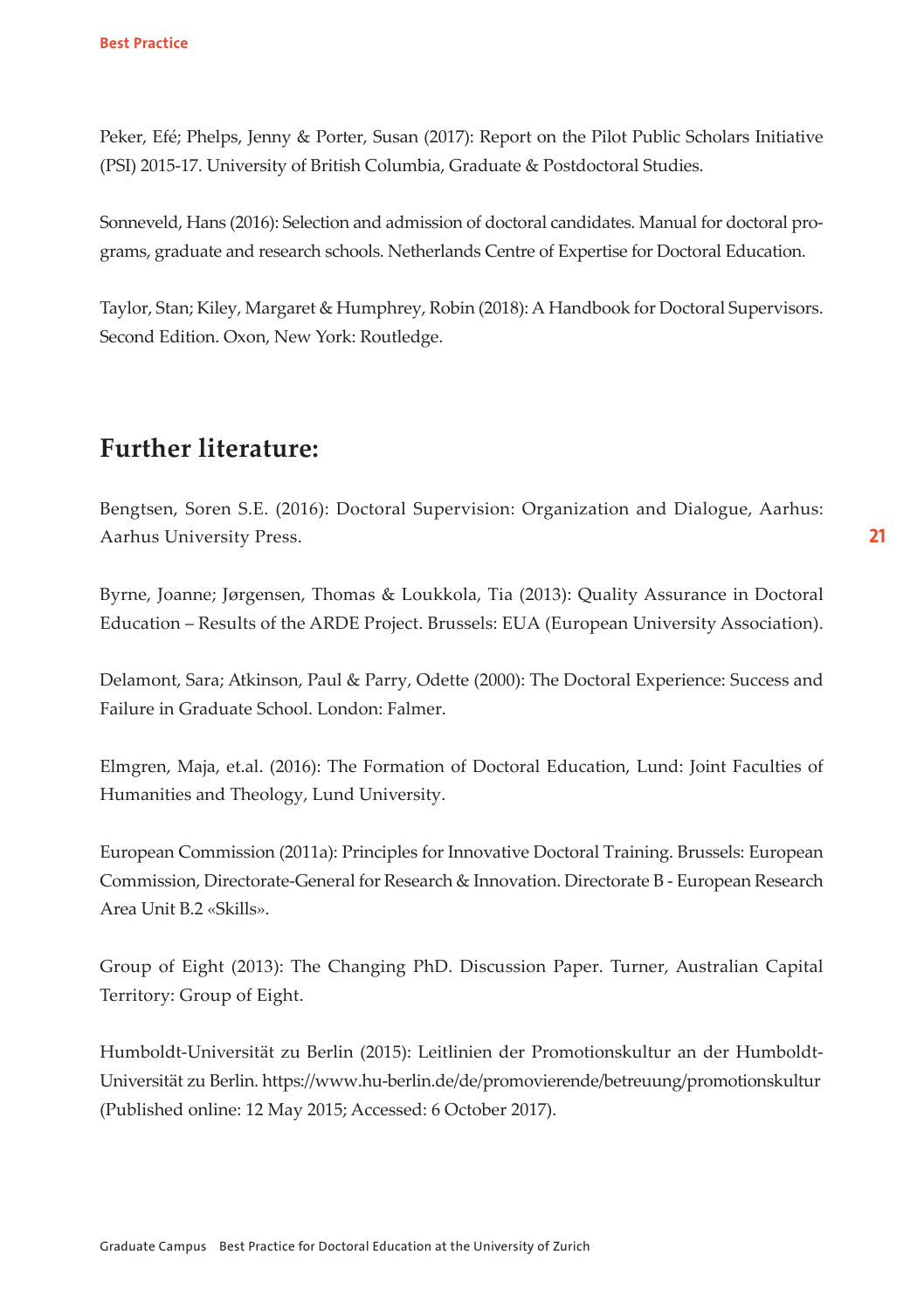James, Richard & Baldwin, Gabrielle (1999): Eleven Practices of Effective Postgraduate Supervisors. Victoria: Centre for the Study of Higher Education and The School of Graduate Studies, The University of Melbourne.

Lee, Anne (2011): Successful Research Supervision: Advising Students Doing Research, Oxon, New York: Routledge.

LERU (League of European Research Universities) (2018): Delivering Talent: Careers of Researchers Inside and Outside Academia. Position Paper. Leuven: LERU.

McCulloch, Alistair & Loeser, Cassandra (2016): Does Research Degree Supervisor Training Work? The Impact of a Professional Development Induction Workshop on Supervision Practice, Higher Education Research & Development, 35:5, 968-982.

OECD (2012): Transferable Skills Training for Researchers. Paris: OECD.

### $22$

Porter, Susan D. & Phelps, Jennifer M. (2014): Beyond Skills: An Integrative Approach to Doctoral Student Preparation for Diverse Careers. Canadian Journal of Higher Education 44(3): 54-67.

QAA (The Quality Assurance Agency for Higher Education) 2017: UK Quality Code for Higher Education. Part B: Assuring and Enhancing Academic Quality. Chapter B11: Research Degrees. Gloucester: QAA.

Universitas 21 (2015): Summary Report on the Universitas 21 International Workshop on Research Supervisor Support and Development ‐ Practices, Principles & Priorities. SJTU 25‐26th March 2015.

University of Edinburgh (2017): Excellence in Doctoral Education and Career Development Programme: Progress Reports May 2017.

https://www.ed.ac.uk/academic-services/projects/excellence-in-doctoral-education/progress (Published online: May 2017; Accessed: 9 October 2018)

Vereinigung akademischer Mittelbau der Universität Zürich (VAUZ): Auswertung der Umfrage zur Arbeitszufriedenheit und zum Betreuungsverhältnis von Doktorierenden und Postdocs an der UZH. February 2018.

Wisker, Gina (2012): The Good Supervisor: Supervising Postgraduate and Undergraduate Research for Doctoral Theses and Dissertations, London: Palgrave McMillan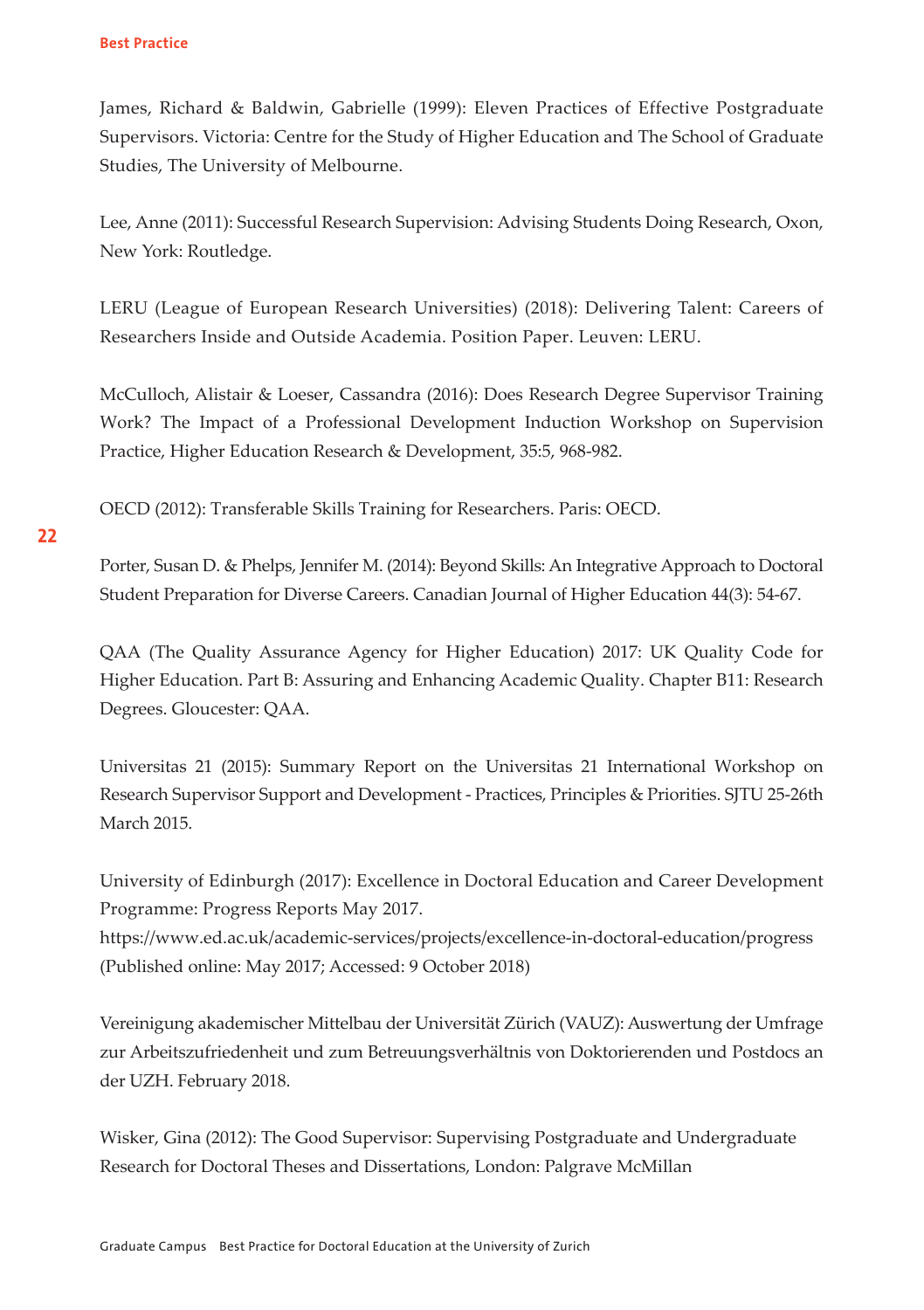